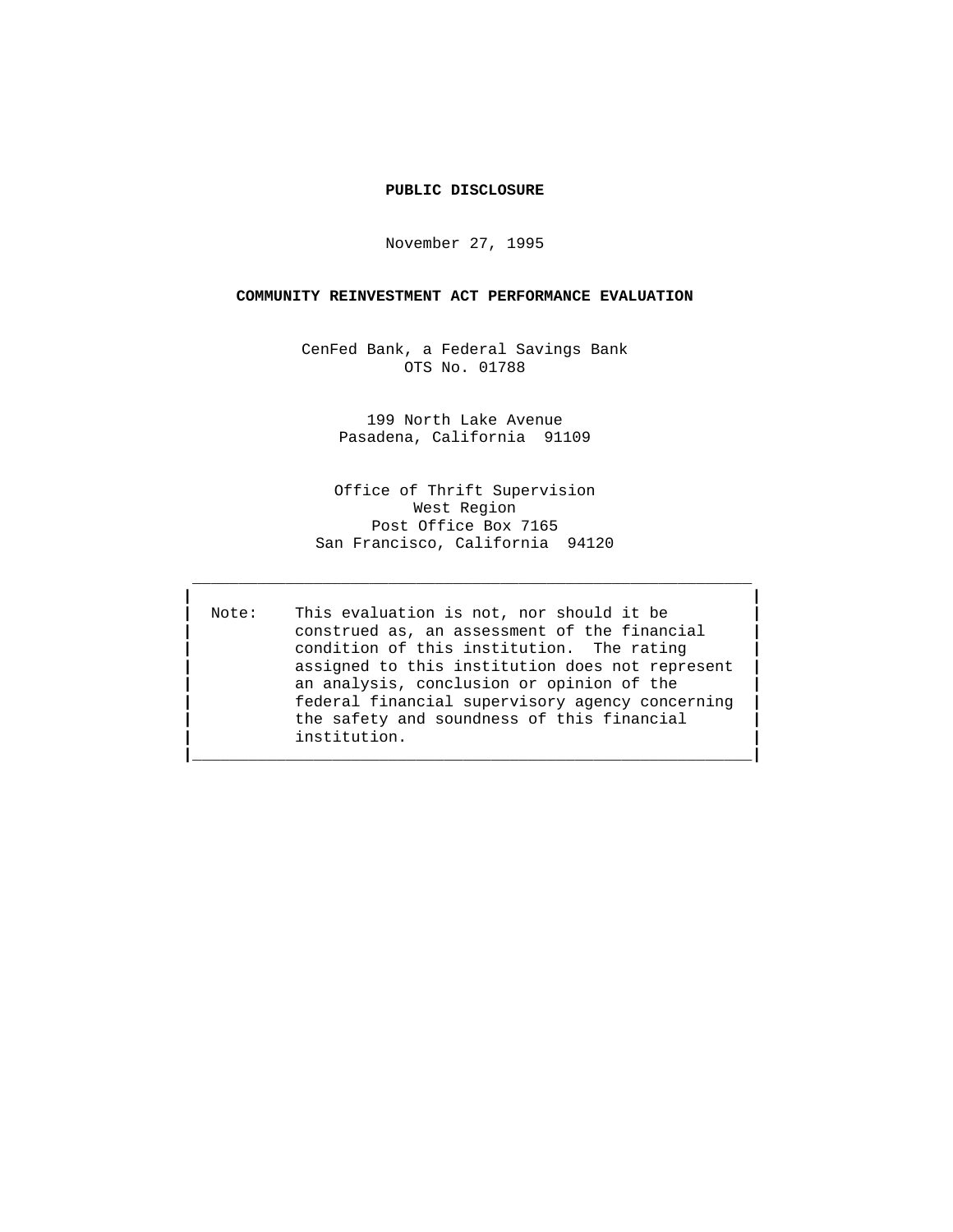## GENERAL INFORMATION

This document is an evaluation of the Community Reinvestment Act (CRA) performance of CenFed Bank, a Federal Savings Bank ("CenFed" or "institution"), prepared by the Office of Thrift Supervision (OTS), West Region, the institution's supervisory agency.

The evaluation represents the agency's current assessment and rating of the institution's CRA performance based on an examination conducted as of November 27, 1995. It does not reflect any CRA-related activities that may have been initiated or discontinued by the institution after the completion of the examination.

The purpose of the Community Reinvestment Act of 1977 (12 U.S.C. 2901), as amended, is to encourage each financial institution to help meet the credit needs of the communities in which it operates. The Act requires that in connection with its examination of a financial institution, each federal financial supervisory agency shall (1) assess the institution's record of helping to meet the credit needs of its entire community, including low- and moderate-income neighborhoods, consistent with safe and sound operations of the institution, and (2) take that record of performance into account when deciding whether to approve an application of the institution for a deposit facility.

The Financial Institutions Reform, Recovery, and Enforcement Act of 1989, Pub. L. No. 101-73, amended the CRA to require the Agencies to make public certain portions of their CRA performance assessments of financial institutions.

### Basis for the Rating

The assessment of the institution's record takes into account its financial capacity and size, legal impediments and local economic conditions and demographics, including the competitive environment in which it operates. Assessing the CRA performance is a process that does not rely on absolute standards. Institutions are not required to adopt specific activities, nor to offer specific types or amounts of credit. Each institution has considerable flexibility in determining how it can best help to meet the credit needs of its entire community. In that light, evaluations are based on a review of 12 assessment factors, which are grouped together under 5 performance categories, as detailed in the following section of this evaluation.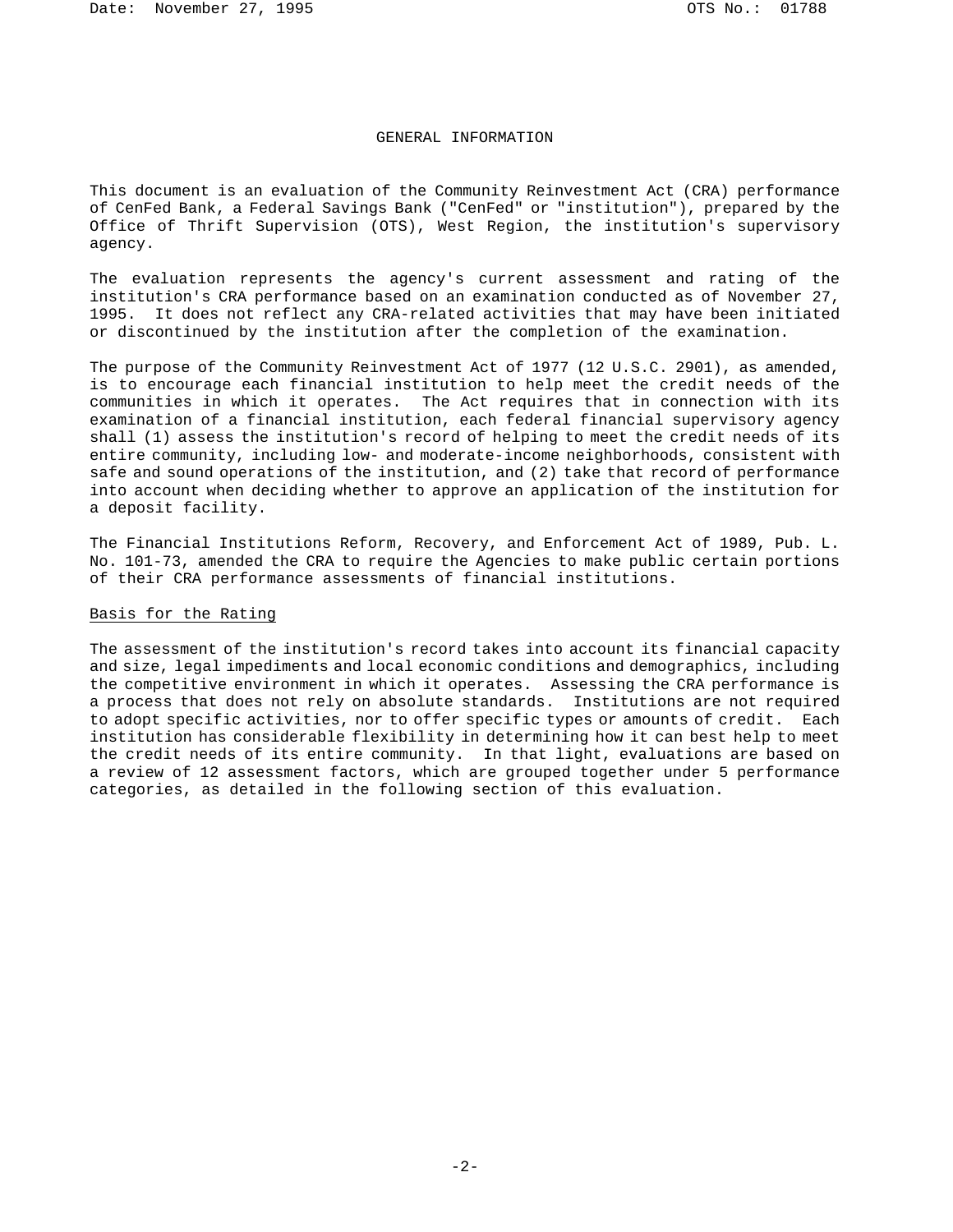### **ASSIGNMENT OF RATING**

Identification of Ratings

In connection with the assessment of each insured depository institution's CRA performance, a rating is assigned from the following groups:

Outstanding record of meeting community credit needs.

An institution in this group has an outstanding record of, and is a leader in, ascertaining and helping to meet the credit needs of its entire delineated community, including low- and moderate-income neighborhoods, in a manner consistent with its resources and capabilities.

Satisfactory record of meeting community credit needs.

An institution in this group has a satisfactory record of ascertaining and helping to meet the credit needs of its entire delineated community, including low- and moderate-income neighborhoods, in a manner consistent with its resources and capabilities.

Needs to improve record of meeting community credit needs.

An institution in this group needs to improve its overall record of ascertaining and helping to meet the credit needs of its entire delineated community, including low- and moderate-income neighborhoods, in a manner consistent with its resources and capabilities.

Substantial noncompliance in meeting community credit needs.

An institution in this group has a substantially deficient record of ascertaining and helping to meet the credit needs of its entire delineated community, including low- and moderate-income neighborhoods, in a manner consistent with its resources and capabilities.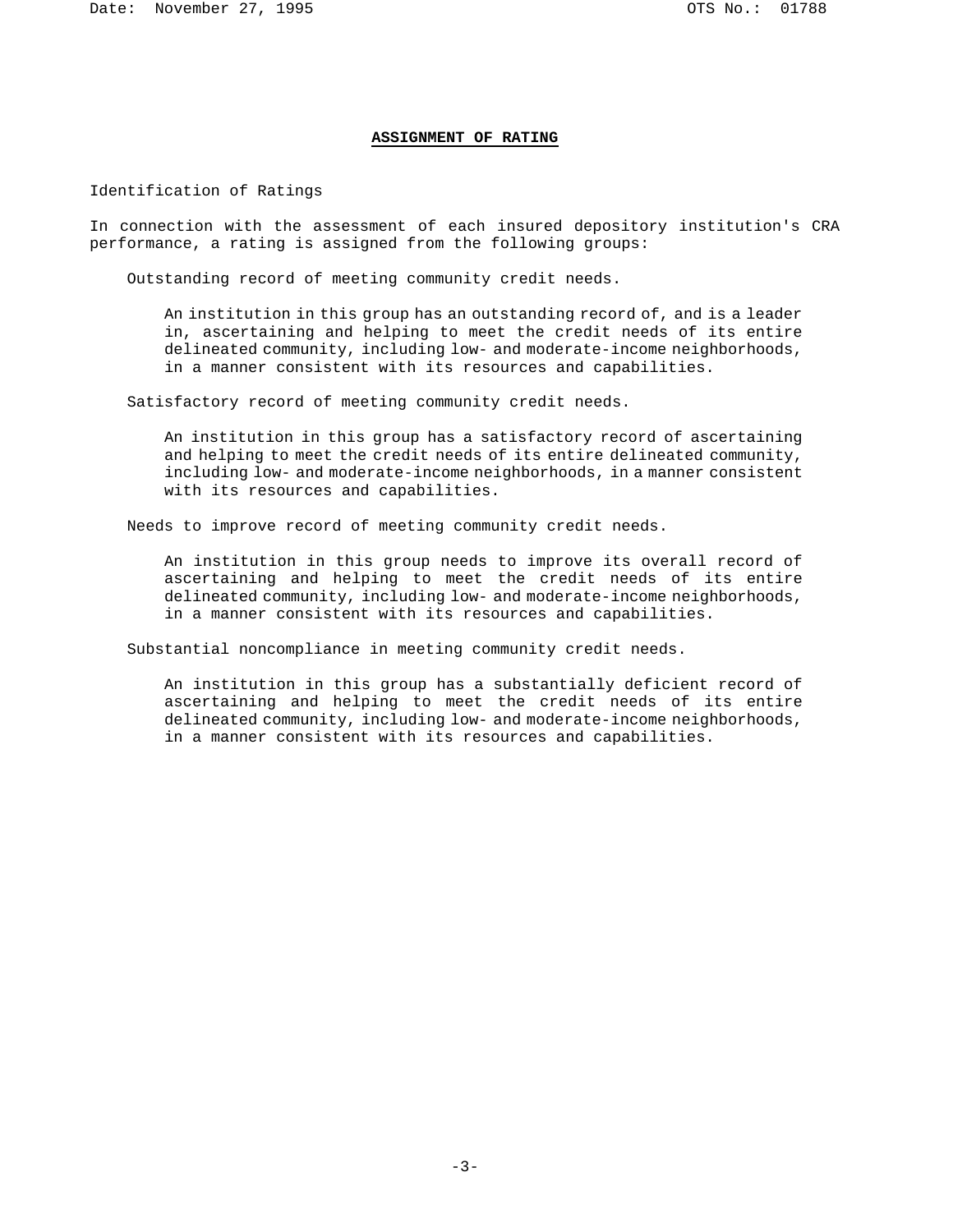## DISCUSSION OF INSTITUTION'S PERFORMANCE

Institution rating:

CenFed is rated "Satisfactory record of meeting community credit needs" based on the findings presented below.

#### COMMUNITY REINVESTMENT ACT ASSESSMENT

Following are discussions of each of the 12 individual Assessment Factors found at 12 CFR 563e.7. The Assessment Factors are grouped into five Performance Categories for ease of reference, and do not appear in alphabetical order.

### CRA Performance Categories

I. ASCERTAINMENT OF COMMUNITY CREDIT NEEDS

Assessment Factor A - Activities conducted by the institution to ascertain the credit needs of its community, including the extent of the institution's efforts to communicate with members of its community regarding the credit services being provided by the institution.

The institution has its loan officers and community lending coordinators maintain regular contacts with a large range of individuals and groups within<br>its community. These contacts represent individuals, financial These contacts represent individuals, financial intermediaries, nonprofit organizations, and local government agencies within its community. In addition, in an effort to ascertain the credit needs of its community, the institution has conducted consumer credit surveys and implemented a process for evaluating successful loan programs offered by local financial institutions. Furthermore, each week the institution's staff loan officers meet to discuss CenFed's lending efforts and to discuss market preferences and competitors' loan products and pricing.

Assessment Factor C - The extent of participation by the institution's board of directors in formulating the institution's policies and reviewing its performance with respect to the purposes of the Community Reinvestment Act.

The institution's Board of Directors (Board) has demonstrated that CRA is an important component of its planning process through the establishment of a directors' CRA Committee, the appointment of a CRA Officer, and the adoption of a formal CRA program.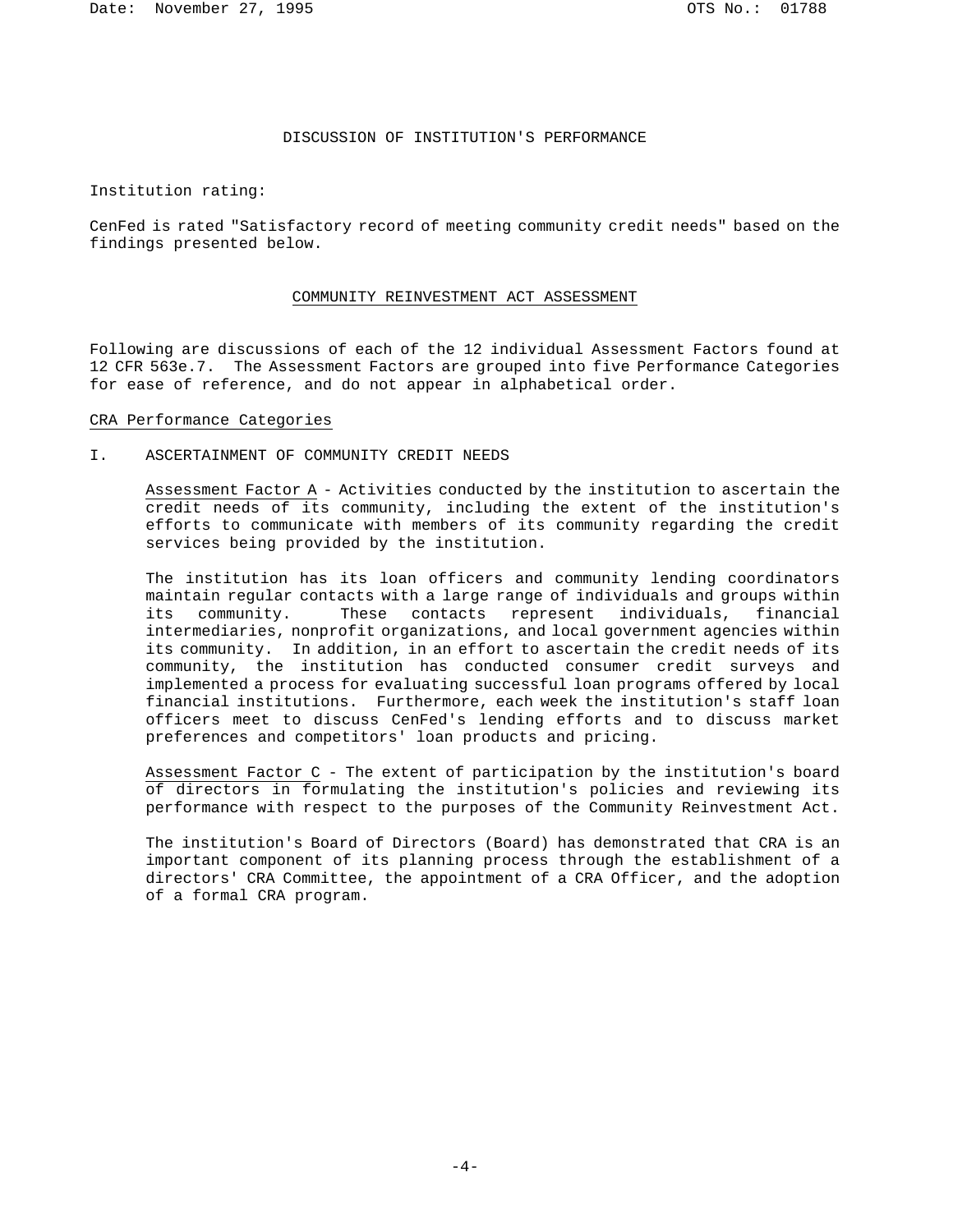Throughout our review period, the institution's CRA performance has been monitored by the Directors' Community Investment Committee (DCIC). During our review period, the DCIC met at least each quarterly and was composed of Chairman of the Board, President, and one outside director. The DCIC is responsible for oversight of the institution's fair lending policies, procedures, and practices, the annual review of the bank's CRA Statement and material changes to these programs, and the implementation of any necessary corrective actions identified through its monitoring activities. The minutes and exhibits to the DCIC meetings indicate that the committee regularly evaluates loan originations, loan denials, applications for low- and moderate-income lending, minority lending, CRA marketing, lending within the institution's effective lending territory, and compliance with CRA goals. The review of the DCIC meeting minutes indicate that management has identified and is monitoring the institution's weakness in meeting the credit needs of the Hispanic and low- and moderate-income segments of its community.

In September 1995, the institution appointed a new CRA Officer. The CRA Officer is regarded as competent and qualified and an effective advocate of CRA compliance. Throughout our review period, the institution's CRA performance was found to be well documented and presented to the examiners in a logical and orderly manner.

The institution's annual CRA goals and objectives are detailed in its Community Lending Marketing Plan. The plan, which is approved by the institution's Board, details the institution's low- and moderate-income penetration goals. During 1994 the institution was able to accomplish its goal of increasing originations in low- and moderate-income areas to 13 percent. For 1995 the institution's goal was to double the number of low- and moderate-income loan applications over 1993 levels. During our examination, management indicated that for 1995, the institution was on target for meeting its 1995 goal of doubling the number of low- and moderate-income loan applications over 1993 levels.

## II. MARKETING AND TYPES OF CREDIT OFFERED AND EXTENDED

Assessment Factor B - The extent of the institution's marketing and special credit-related programs to make members of the community aware of the credit services offered by the institution.

The institution's CRA marketing strategy is outlined each year in a plan that is approved and monitored for effectiveness by the institution's Board. During our review period, the institution's loan marketing efforts were designed to inform a broad segment of its community with a particular emphasis on penetrating low- and moderate-income and minority areas.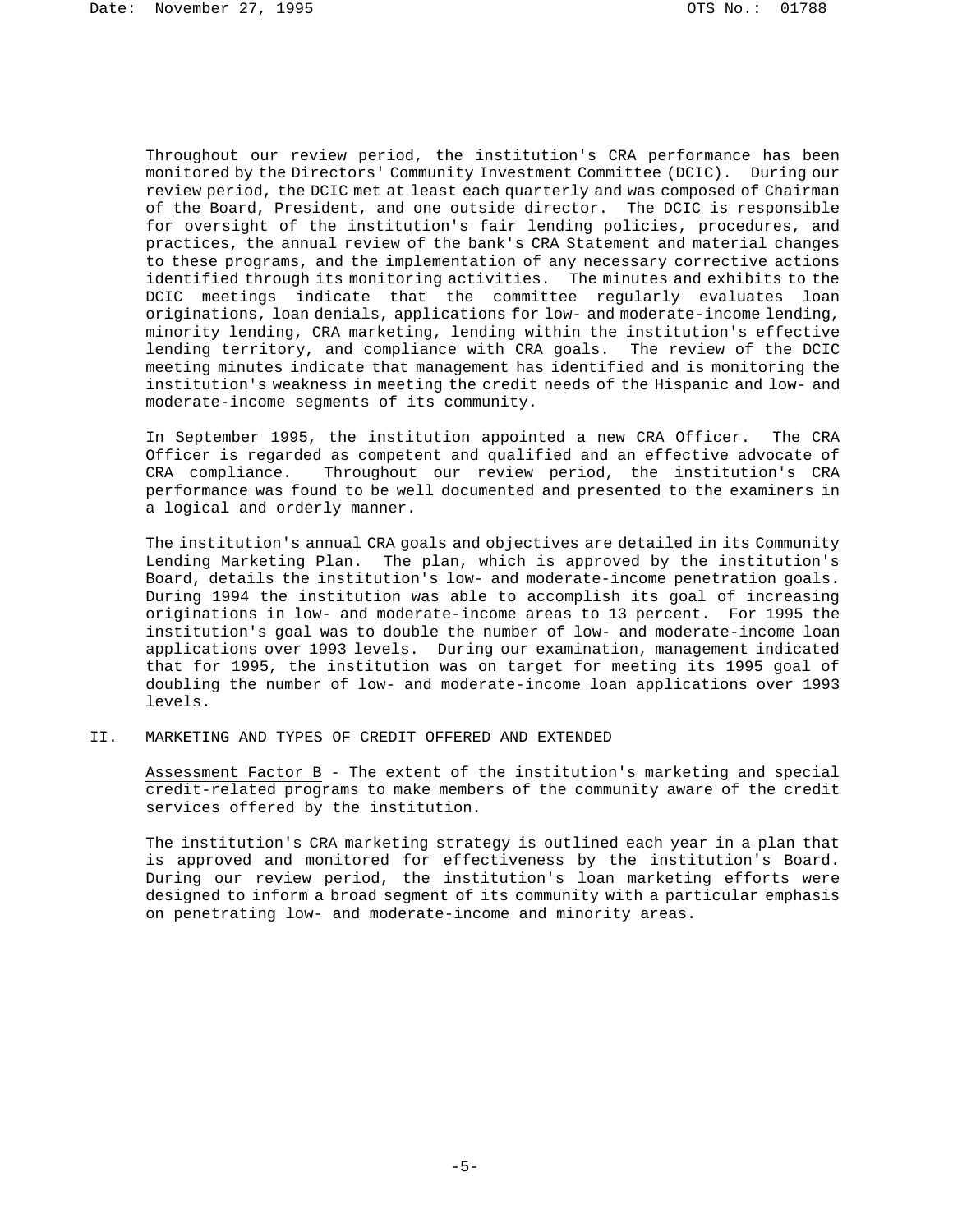The institution's marketing efforts are based on advertising campaigns that are coordinated with loan officers' interaction with consumers, Realtors and other professionals in the business community. Marketing media used during our review period included newspaper advertisements, direct mailings, radio spots, loan information booths at community functions, fliers, sponsorship, posters, and community homebuyers seminars.

In its attempts to attract low- and moderate-income and Hispanic loan applications, the institution has conducted Spanish language radio spots, advertised in Hispanic newspapers, established information booths in Hispanic community functions, and conducted bilingual homebuyers seminars. The institution's strategy for penetrating the Hispanic segment of its community was coordinated by the institution's bilingual loan agents.

Assessment Factor I - The institution's origination of residential mortgage loans, housing rehabilitation loans, home improvement loans, and small business or small farm loans within its community, or the purchase of such loans originated in its community.

The institution has undertaken significant efforts to affirmatively address a substantial portion of its community credit needs through the origination and purchase of loans within its community. In addition, a significant volume of the institution's loans are within its delineated community.

During 1993, 1994, and year-to-date September 30, 1995, the institution's mortgage loan originations and purchases totaled \$570.0 million, \$661.0 million and \$281.0 million, respectively. The institution's lending (including loan purchases) during the these three periods rank CenFed in the top 17th percentile of its asset size peer group. CenFed's peer group is composed of seventeen OTS West Region supervised institutions with assets between \$1.0 billion and \$5.0 billion. During our review period, approximately 72.0 percent of its 1-4 single family loan applications were within its delineated community.

Assessment Factor J - The institution's participation in governmentally-insured, guaranteed or subsidized loan programs for housing, small business, or small farms.

The institution affirmatively participates in governmentally-insured or guaranteed loan programs for housing and small businesses. During our review period, the institution directly originated 63 SBA loans totaling \$25.9 million. In addition, in June 1995, the institution acquired \$73.6 million in SBA loans by purchasing the assets of the largest SBA lender in Los Angeles County. Approximately 54.0 percent of the institution's SBA loans were in low- and moderate-income areas.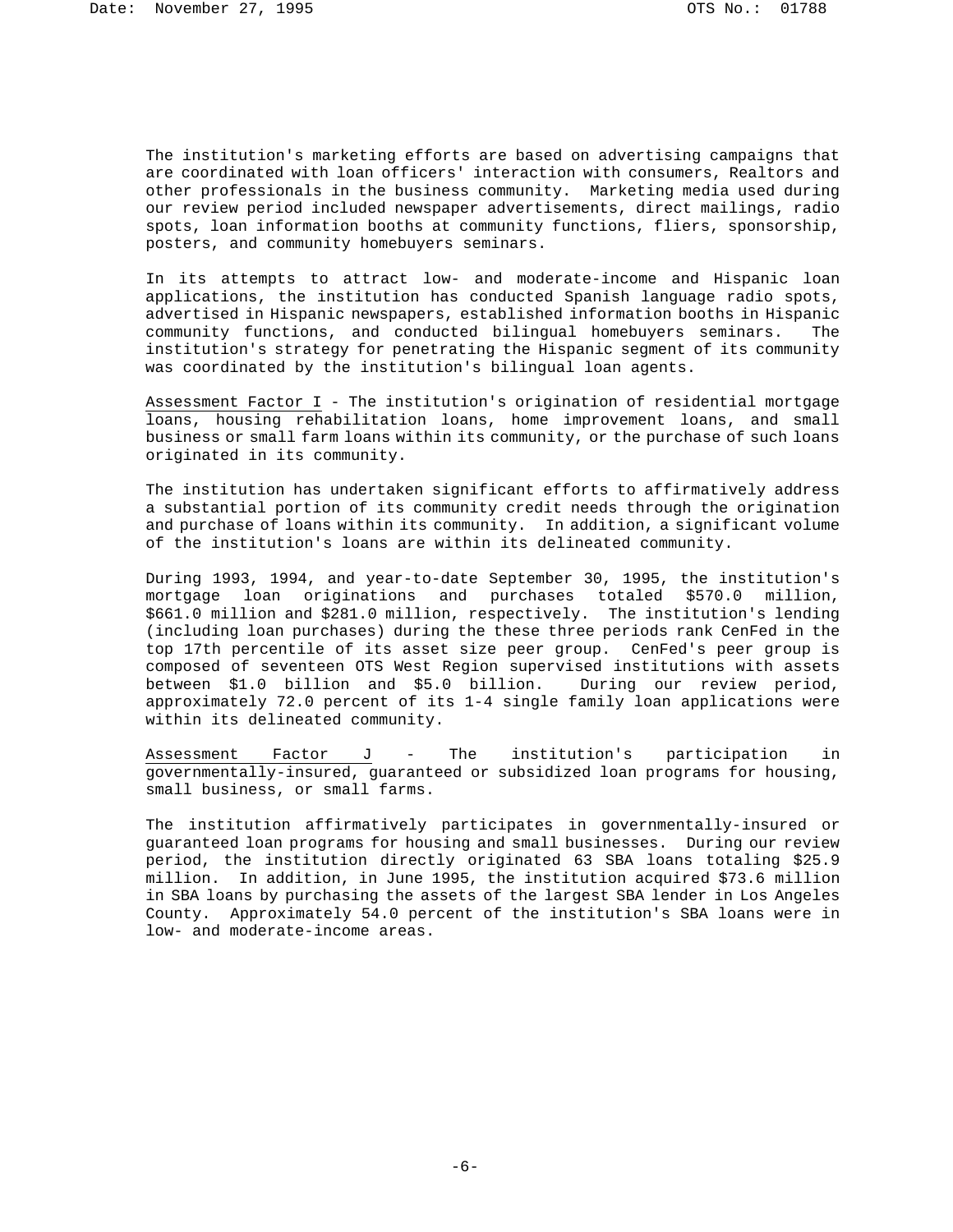The institution processes Federal Housing Administration (FHA) and Veterans Administration (VA) loans. During our review period, the institution originated twenty FHA/VA loans totaling \$1.9 million. In addition, the institution purchased one Federal Housing Administration pool of loans totaling \$1.3 million and seven Government National Mortgage Association pool loans totaling approximately \$45.5 million.

III. GEOGRAPHIC DISTRIBUTION AND RECORD OF OPENING AND CLOSING OFFICES

### Reasonableness of Delineated Community

CenFed has branch offices in Los Angeles, Orange, San Bernardino, and Riverside Counties. The institution has defined its delineated community ("assessment area") as that area within these four counties where it has derived a significant portion of its lending and deposit activities. The institution's assessment area was defined using natural and manmade barriers including city and county boundaries, as well as major highways. The institution's assessment area consists of whole census tracts and does not reflect illegal discrimination and does not arbitrarily exclude any low- or moderate-income areas. Collectively, during 1994, the institution's assessment area represented 92.0 percent of loan applications received and 96.0 percent of deposits received.

Assessment Factor E - The geographic distribution of the institution's credit extensions, credit applications, and credit denials.

The institution's geographic distribution of credit activities indicates that the institution made significant progress in serving the low- and moderate-income segments of its community.

CenFed is primarily a 1-4 Single Family Residence (SFR) lender. During our review period, over 83.0 percent of the institution's mortgage loan originations were 1-4 SFRs.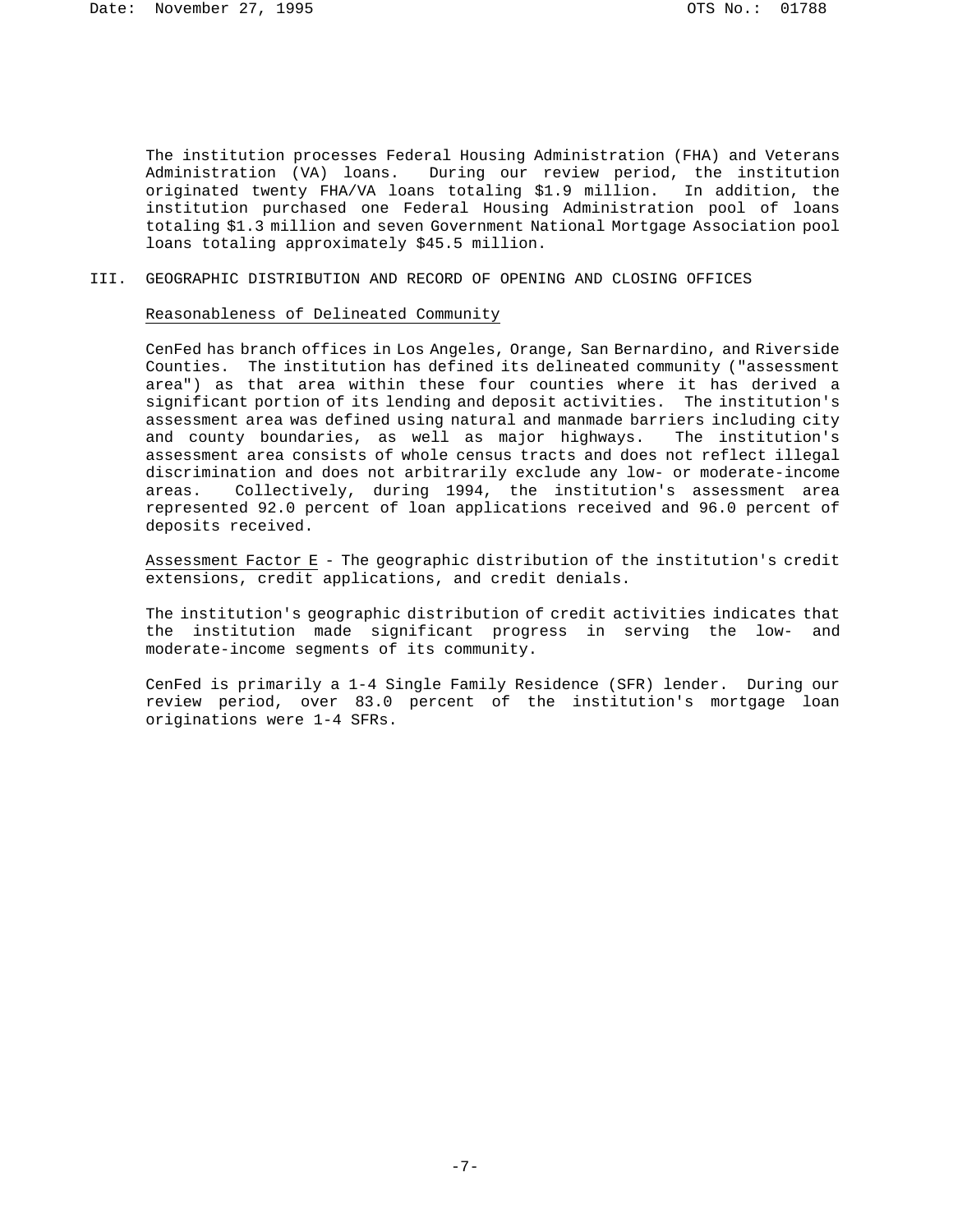At our prior examination, approximately 8.0 percent (during 1993) of the institution's lending was in low- and moderate-income neighborhoods. From the fourth quarter of 1993 through November 30, 1995, approximately 14.4 percent of the institutions 1-4 SFR loan originations were in low- and moderate-income neighborhoods. During our review period, the institution significantly improved its applications from low- and moderate-income areas to levels that approximate the 1994 MSA aggregate averages in its various markets. However, the institution's record of applications from low- and moderate-income area in Orange County exhibited a negative trend.

Loan Applications within Low- and Moderate-Income Areas

| MSA                              | CenFed<br>1994 | 1994 MSA<br>Aqqreqate<br>Averages | CenFed<br>YTD 11/30/95 |
|----------------------------------|----------------|-----------------------------------|------------------------|
| Los Angeles Co.                  | 9.9%           | 17.1%                             | 16.9%                  |
| Riverside-<br>San Bernardino Co. | 14.9%          | 20.1%                             | 16.0%                  |
| Orange Co.                       | 15.9%          | 21.3%                             | 8.6%                   |

Assessment Factor G - The institution's record of opening and closing offices and providing services at offices.

CenFed has 18 full service branches; five branches are located in low- and moderate-income areas. These branches provide a full range of deposit, lending, and financial services and hours that provide reasonable access to its broad community.

During our review period, the institution had a net increase of five branches. This was accomplished through the purchase of 10 branches, selling 4 branches, consolidating one branch and swapping 3 branches. Prior to a branch transaction, the institution assesses the impact on its local community. The institution's branch transactions did not materially impact the ability of its community to obtain banking services.

# IV. DISCRIMINATION AND OTHER ILLEGAL CREDIT PRACTICES

Assessment Factor D - Any practices intended to discourage applications for types of credit set forth in the institution's CRA Statement(s).

The results of our examination disclosed that the institution satisfactorily solicits credit applications from all segments of its local community. CenFed has formal written policies, procedures, and training to support nondiscrimination in lending and credit activities.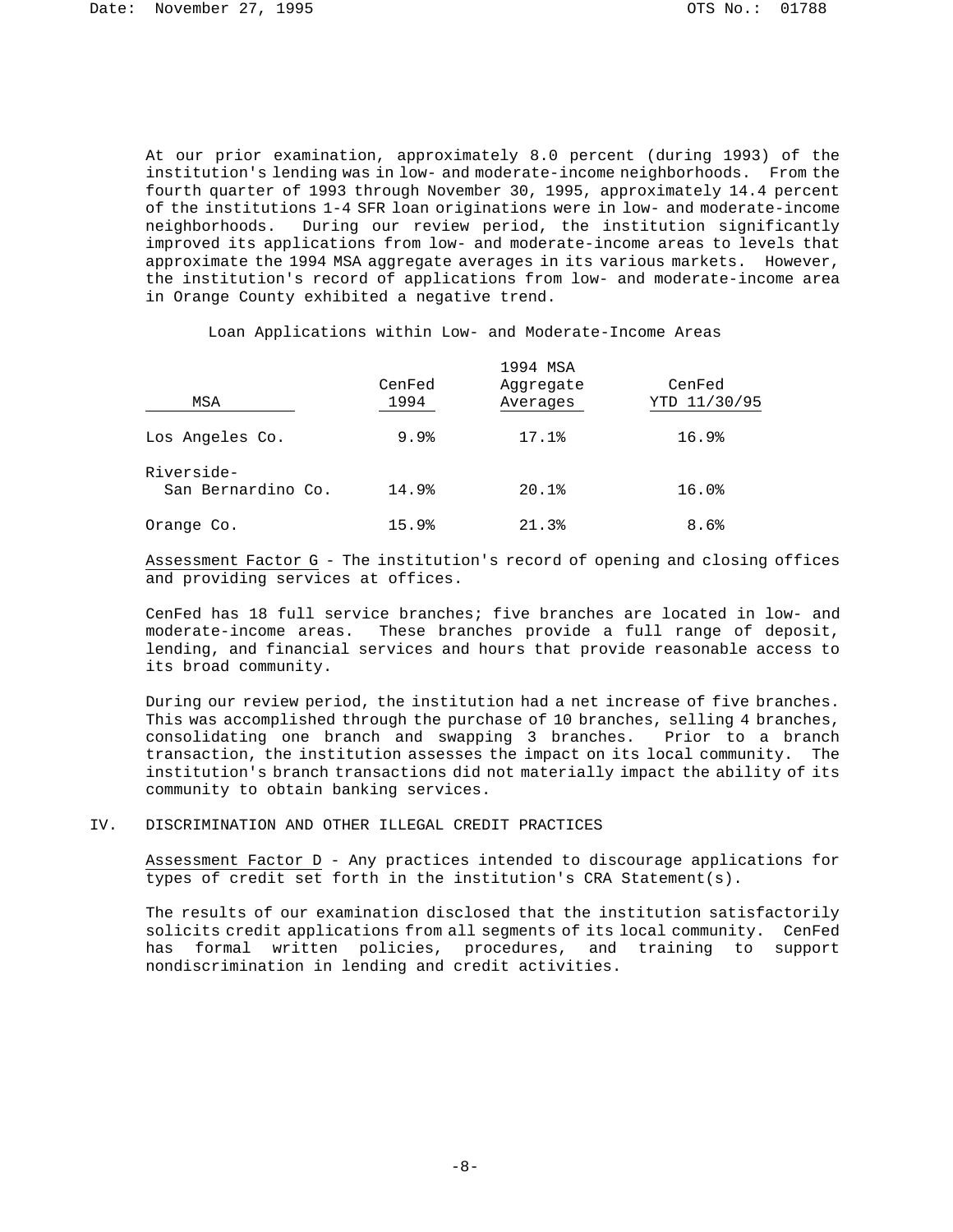Assessment Factor F - Evidence of prohibited discriminatory or other illegal credit practices.

The findings of this examination disclosed that CenFed is in compliance with with the provisions of the antidiscrimination laws and regulations, including: the Equal Credit Opportunity Act, the Fair Housing Act and the Home Mortgage Disclosure Act. Compliance with the foregoing regulations is reinforced with policies and training, and monitored for effectiveness by periodic analysis of loan denial data and the sampling of approved loans for disparate treatment of borrowers. However, the institution's lending statistics indicate that relative to the demographics of its community, it is underserving the Hispanic segment of its community. During 1993, loan applications and originations from Hispanic applicants represented 9.0 percent of SFR originations and 12.0 percent of CenFed's total lending, respectively.

The institution has a "second review" process which reviews all denied loans for possible discriminatory treatment. In addition, the institution has a quality control function which conducts a minimum 10.0 percent sampling of all 1-4 SFR loan applications (approved and denied) for compliance with the institution's underwriting guidelines and applicable federal regulations. The results of these reviews are presented to the Directors Community Investment Committee each quarter. The results of this examination determined that the institution's "second review" and 10.0 percent sampling processes are an effective tool for promoting compliance with the nondiscrimination regulations and its own underwriting guidelines.

|          | Bank Wide:<br>Applications | $10/93 - 11/95$<br>Originations | Aggregate Demographics<br>of Inst.'s Four County<br>Delineated Community |
|----------|----------------------------|---------------------------------|--------------------------------------------------------------------------|
| Asian    | 6.2%                       | 7.1%                            | 8.0%                                                                     |
| Black    | 4.9%                       | 5.7%                            | 6.2%                                                                     |
| Hispanic | 11.9%                      | 14.6%                           | 29.2%                                                                    |
| White    | 77.0%                      | 72.6%                           | 56.6%                                                                    |

During our examination we reviewed a sample of 21 denied/withdrawn loan applications for evidence of prohibited discriminatory practices. The files reviewed spanned our entire two-year review period. The findings of our review did not disclose any discriminatory treatment of credit applications and disclosed that the institution's internal controls are an effective mechanism for the nondiscriminatory treatment of credit applications.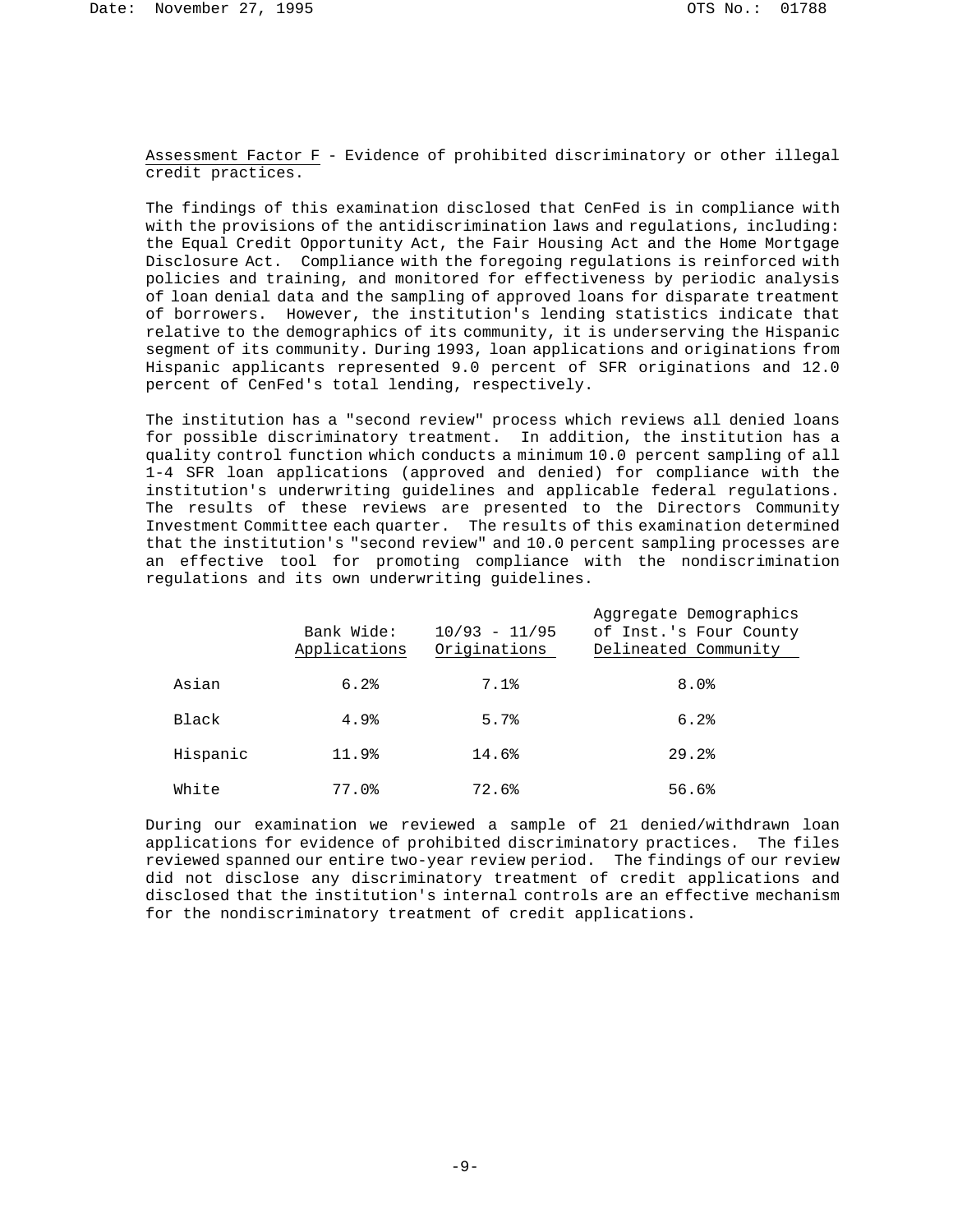#### V. COMMUNITY DEVELOPMENT

Assessment Factor H - The institution's participation, including investments, in local community development and redevelopment projects or programs.

During our review period, the institution was found to be active in community development and redevelopment programs within its community. The most development and redevelopment programs within its community. significant of the institution's activities are described below.

The institution is involved in several neighborhood housing services groups. The purpose of these organizations is to foster community development in low- and moderate-income neighborhood. The institution was involved with several neighborhood housing service groups such as Pasadena Neighborhood Housing Services Inc., and Los Angeles Neighborhood Housing Services. During our review period, the institution funded ten neighborhood housing services loans totaling \$720,110.

CenFed is a member or the Savings Association Mortgage Corporation (SAMCO), a shared credit organization which provides financing for affordable housing projects throughout California. During our review period, CenFed invested in six projects totaling approximately \$1.2 million and made commitments to invest in three projects totaling \$209,900.

During our review period, the institution established a \$500,000 revolving line of credit, at 1/2 percent above 11th District Cost of Funds, for the San Gabriel Valley Habitat For Humanity (Habitat). These funds are to be used to increase affordable housing in the San Gabriel Valley area, and to enhance the opportunities of very low- and low-income residents. In addition, during our review period, the institution became a participant in a \$510,000 construction loan package to build 34 affordable Habitat homes in Los Angeles County. During this review period, CenFed disbursed \$23,572 for the construction of 11 homes and remains committed to disburse up to \$69,000 for the construction of the remaining units.

During our review period, the institution originated 10 multifamily and 2 commercial mortgage loans totaling approximately \$4.0 million in low- and moderate-income areas. Furthermore, as alluded to in Factor J, approximately 54.0 percent of its SBA loans were originated in low- and moderate-income areas.